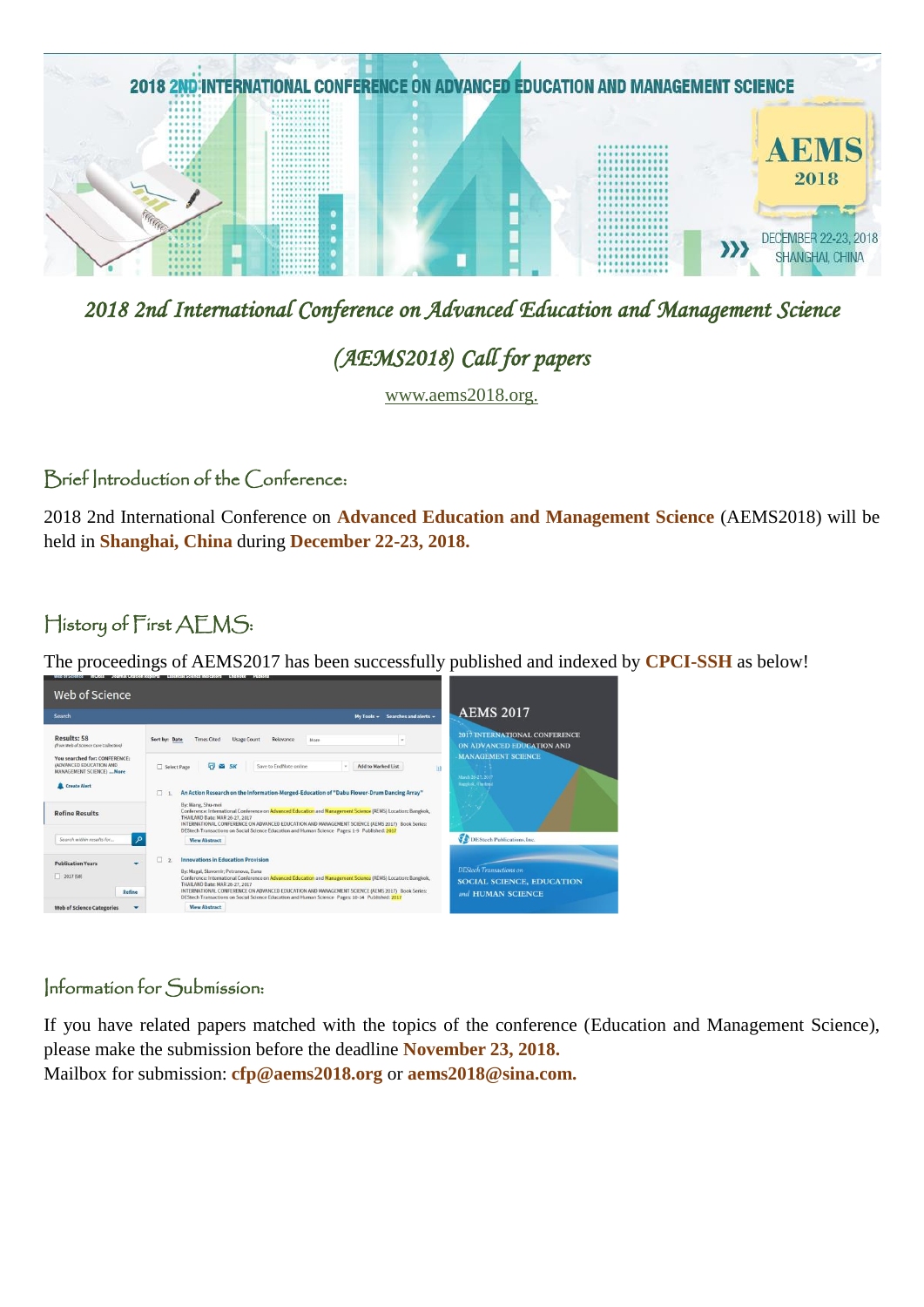#### Paper Publication and Indexing:

All the reviewed and accepted papers will be published on **the Journal of DEStech Transactions on Social Science, Education and Human Science with ISSN: 2475-0042, ISBN and DOI**. And after publication, the publisher will submit all the papers to be indexed in **Thomson Reuters Web of Science CPCI-SSH(ISSHP) and CNKI Scholar** for worldwide online citation.



#### Call for Papers Include but not Limit to the Following Topics:

| <b>Education</b><br><b>Technology</b> | <b>Information</b><br><b>Engineering</b> | <b>Management</b><br><b>Science and</b><br><b>Engineering</b> | <b>Humanity and</b><br><b>Social Science</b> | <b>Psychology</b>       |
|---------------------------------------|------------------------------------------|---------------------------------------------------------------|----------------------------------------------|-------------------------|
| <b>Teaching Reform</b>                | Cloud Computing                          | Management<br>Theory                                          | <b>Health Sciences</b>                       | Cognitive<br>Psychology |
| <b>Practice Teaching</b>              | Intelligent<br><b>Robotics</b>           | Management<br>Engineering                                     | Sociology                                    | Applied<br>Psychology   |
| <b>Special Education</b>              | <b>Network Protocols</b>                 | Knowledge<br>Management                                       | Social History                               | Social Psychology       |
| Multimedia                            | Information                              | Public                                                        | <b>Applied Social</b>                        | Management              |
| Teaching                              | <b>Networks</b>                          | Management                                                    | <b>Sciences</b>                              | Psychology              |

### Brief Schedule for Conference:

**December 22:** Registration Onsite; Receive Conference Documents;

**December 23:** Opening Ceremony; Keynote Speech; Oral Session…

Note: Participate the conference or not will decide your own schedule, if you have no spare time, it'll not affect the paper publication and indexing.

### Scenery in Shanghai:

As the largest and most prosperous city in the nation, Shanghai is the economic, financial and cultural center of China, while Beijing is the political heart. And this image of Shanghai as a fast and modern metropolis is certainly the one that most visitors take away. Those old preconceptions of Shanghai as the home of crime vice and prostitutes are wiped away, as the city successfully projects an image of itself as young, vibrant and cool.





 $\begin{tabular}{|c|c|} \hline \multicolumn{3}{|c|}{\bullet} \multicolumn{3}{|c|}{\bullet} \multicolumn{3}{|c|}{\bullet} \multicolumn{3}{|c|}{\bullet} \multicolumn{3}{|c|}{\bullet} \multicolumn{3}{|c|}{\bullet} \multicolumn{3}{|c|}{\bullet} \multicolumn{3}{|c|}{\bullet} \multicolumn{3}{|c|}{\bullet} \multicolumn{3}{|c|}{\bullet} \multicolumn{3}{|c|}{\bullet} \multicolumn{3}{|c|}{\bullet} \multicolumn{3}{|c|}{\bullet} \multicolumn{3}{|c|}{\bullet} \multicolumn{3}{|c$ 

**DEStech Transactions** of **SOCIAL SCIENCE, EDUCATION**<br>and **HUMAN SCIENCE**